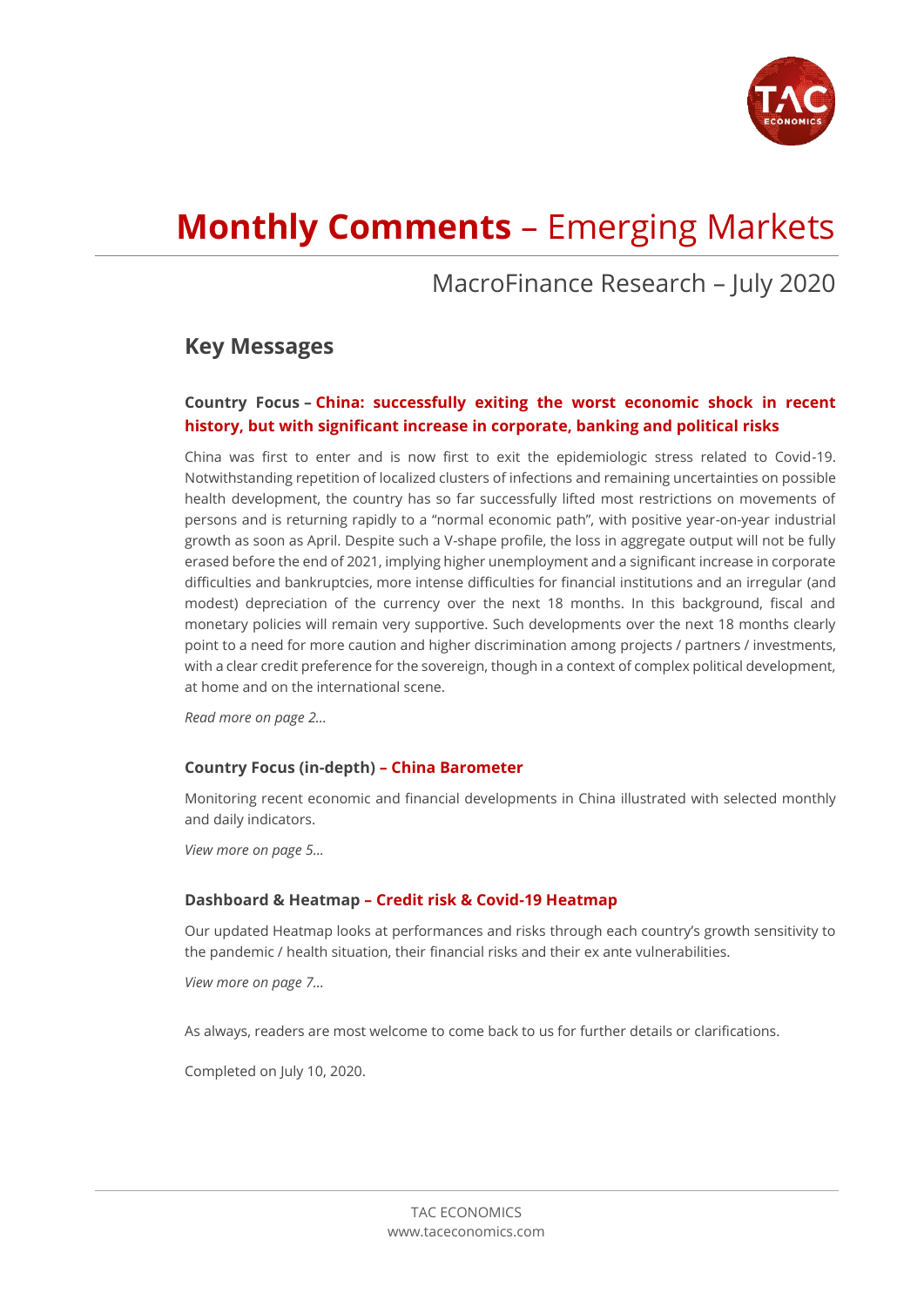## **Country Focus – China: successfully exiting the worst economic shock in recent history, but with increasing corporate, banking and political risks**

*China was first to enter and is now first to exit the epidemiologic stress related to Covid-19. Notwithstanding repetition of localized clusters of infections and remaining uncertainties on possible health development, the country has so far successfully lifted most restrictions on movements of persons and is returning rapidly to a "normal economic path", with positive year-on-year industrial growth as soon as April. Despite such a V-shape profile, the loss in aggregate output will not be fully erased before the end of 2021, implying higher unemployment and a significant increase in corporate difficulties and bankruptcies, more intense difficulties for financial institutions and an irregular (and modest) depreciation of the currency over the next 18 months. In this background, fiscal and monetary policies will remain very supportive. Such developments over the next 18 months clearly point to a need for more caution and higher discrimination among projects / partners / investments, with a clear credit preference for the sovereign, though in a context of complex political development, at home and on the international scene.*

### **Asymmetric V-shape recovery under way**

China's GDP contraction in 2020Q1 was by far the largest on record since China's reforms, with a contraction of -6.8% y/y (equivalent to a staggering - 33% in annualized quarter-on-quarter data), a direct result of the strict lockdown measures implemented in January-March 2020. This was accompanied by a collapse of most cyclical indicators, from retail sales to fixed investment and international trade.





Source: TAC ECONOMICS, Datastream, Oxford University

The lifting of confinement created mechanic conditions for a sharp rebound in economic activity and improved expectations. Using our own combination of Oxford University's indicators of restrictions on movements of persons, we see a very clear relation with the Manufacturing PMI index: after collapsing to 40 in Feb.2020 - coinciding with the

most stringent moment of confinement and lockdowns -, the PMI reverted back above the 50-level in May and June. Similarly, industrial production registered positive y/y growth as soon as April (+3.9%, followed by +4.4% in May).

The current economic rebound is supported by a range of fiscal and monetary policies designed to provide emergency liquidity as well as support aggregate demand. They include a supplementary budget spending program amounting to 4% of GDP, liquidity injections from the central bank (CNY 5.7tr), increase in lending facilities (CNY 1.7tr), cuts in interest rates and reserve requirements for banks. The PBoC is also allowing more lenient criteria for banks' reporting on NPL and encouraging financial institutions to continue lending to SMEs. Overall, the total amount of funding (Total Social Financing) has substantially accelerated in April and May.

The currency has modestly depreciated since January 2020, from USD/CNY 6.85 then to 7.17 at a peak at the end of May, before a partial retracement to 7.02 on July 7, with an irregular path reflecting the state of trade and financial relations between the US and China. Our own projections point towards a further depreciation towards USD/CNY 7.20-7.25 between now and the end of 2021.

In parallel, China is continuing its structural policy towards relocation of upstream inputs in supply chains: after a negative contribution of external trade to GDP growth in Q1, figures for April/May suggest a sharp reduction in imports (respectively -14.2% and -16.7%) when exports stabilize (respectively +3.4% and -3.3%).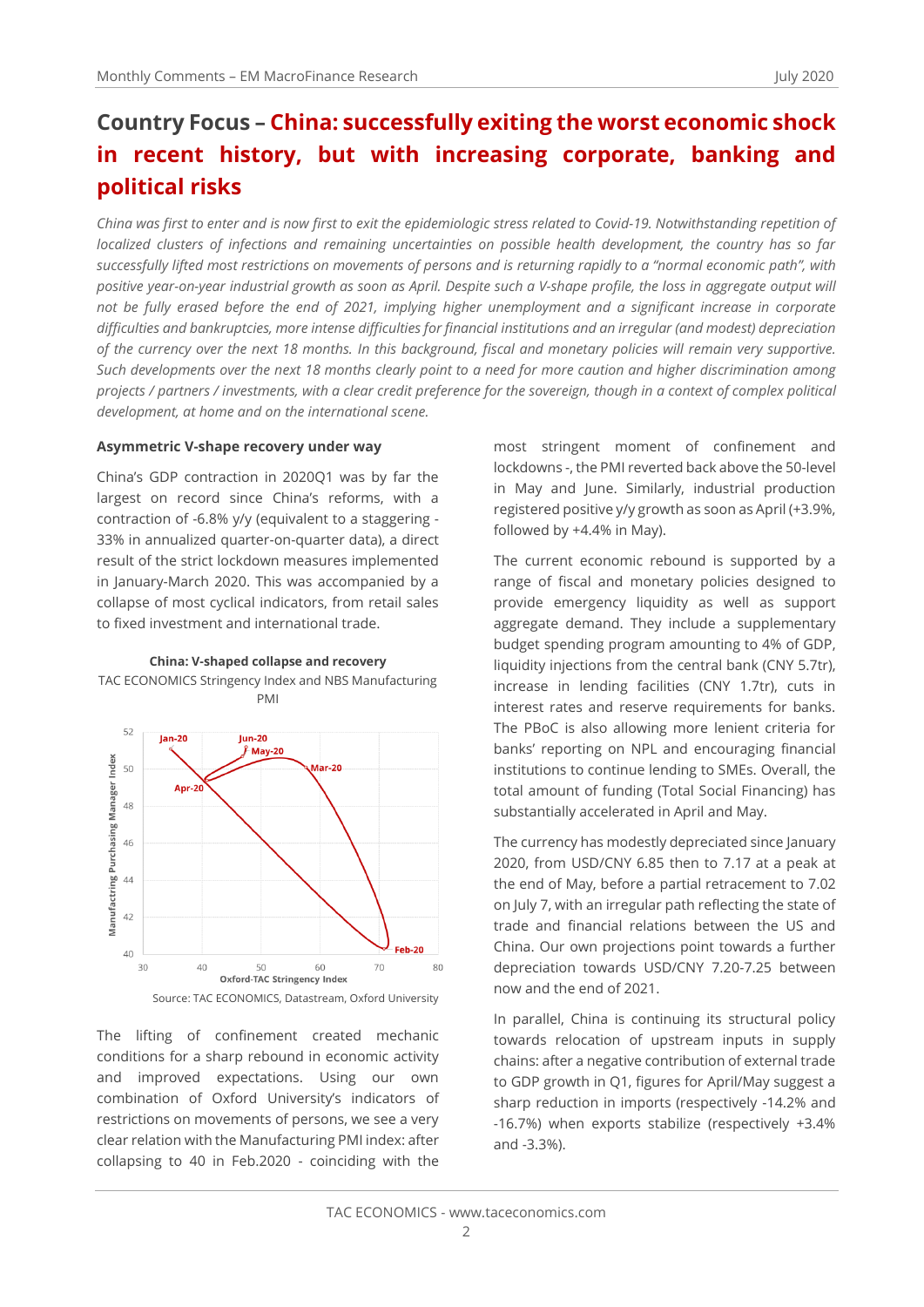A more subdued outlook is for consumers' final demand, which is recovering at a lower speed, as household confidence is affected by (localized) epidemic waves while income is dented by the increase in unemployment. Unofficial estimates including job losses for migrant workers point to a plausible 20% unemployment rate. On top of these headwinds are renewed upward pressures on food prices (related to health-related constraints on Chinese imports of pork and a correlated 42% increase in pork prices for consumers since a low point in May). Retail sales are still negative on a yearon-year basis though they recovered in April and May 2020.

Overall, our quantitative models suggest a year-onyear (y/y) economic growth still negative in Q2 and an overall average barely above 0% for 2020, but with a recovery profile leading to +10% growth in 2021.

By the end of next year, the actual level of GDP would still be 3% below the expected level without the Covid epidemic.

**China: quarterly GDP growth**





## **Excess leverage to be unsustainable and requiring serious treatment**

China's pre-Covid risk situation showed increasing vulnerabilities, with a currency overvaluation and an excessive aggregate credit leverage being the weakest points, and two WatchList Indications, one on economic activity and the other on the exchange rate.

Considering the acuteness of the economic shock and the time required to go back to the pre-Covid path, the likelihood of much higher corporate difficulties, bankruptcies and financial restructuring is very high, coupled with a further but limited

depreciation of the CNY, and rapidly deteriorating quality of financial institutions' balance sheets.

**Scores on Fundamental Balances**



Source: TAC ECONOMICS

This is highlighted by China's move on our Corporate Balance, a fundamental approach to the overall strength or weakness of the aggregate corporate sector. The Corporate Balance combines an indicator of corporates' vulnerability to exchange rate depreciation (horizontal axis; the higher the value, the higher the risk) with an index of aggregate debt sustainability (vertical axis). A median value across a large set of Emerging Markets and Developing Economies (EMDEs) for this Corporate Debt Sustainability Index is at 500.



Back in 2010, China's position on the Balance was already showing the excess corporate leverage, with a Sustainability index twice the median value; from 2010 up to 2019, China's trajectory registered a dualdeterioration, with another doubling of the Corporate Sustainability Index and a visible

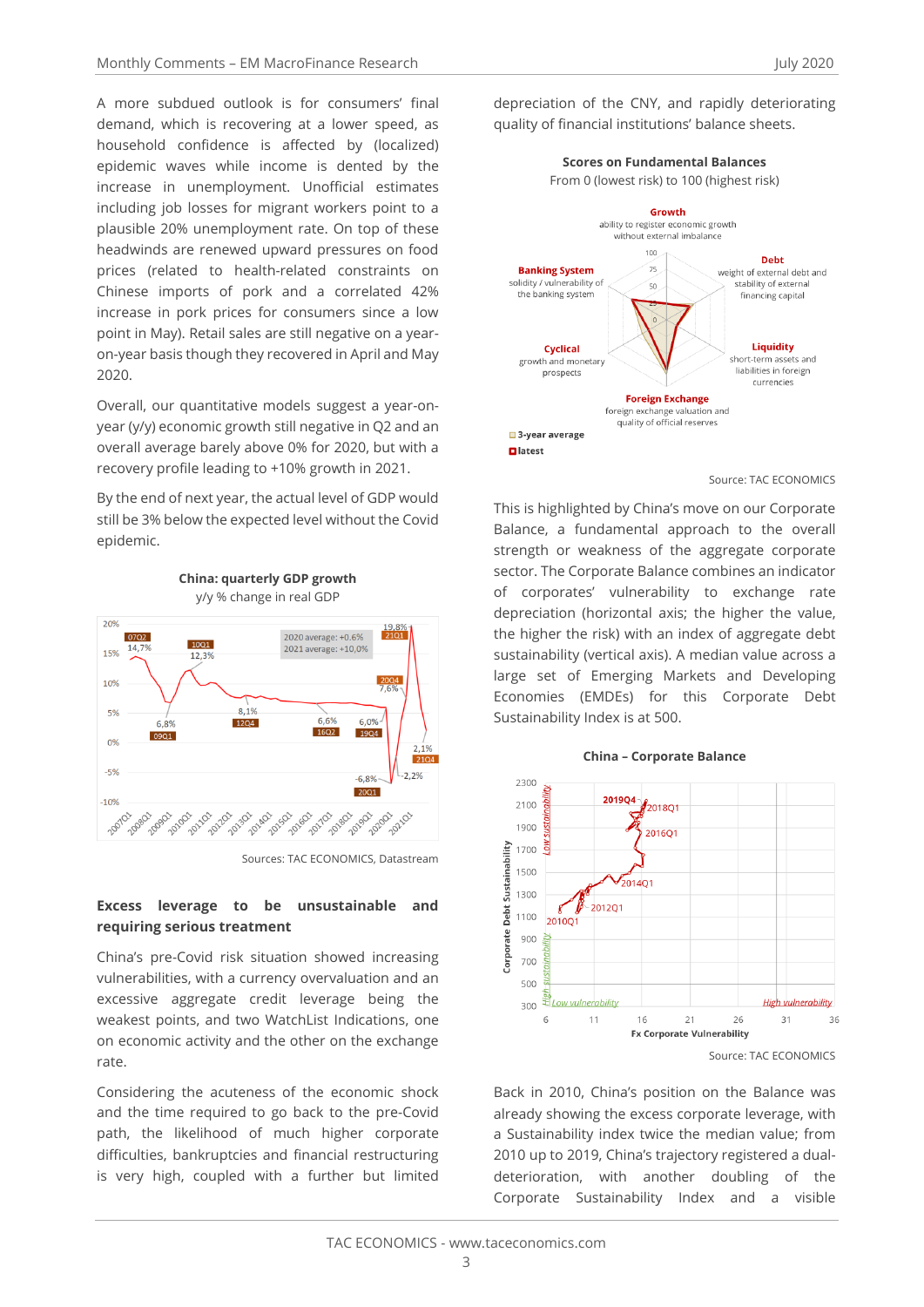deterioration in the (Fx) Corporate Vulnerability Index. The latter reflected the increasing use of international funding by large Chinese corporates, both for their international acquisitions and for overall long-term funding.

In this fragile position, the Covid-related cyclical shock is (and will continue to be) accompanied by sharply rising defaults and financial reengineering in the corporate sector. This will be associated with "unpleasant surprises" regarding the exact nature of guarantees and support to individual companies as well as the creditor / debtor relations, including from China's subsidiaries in Hong Kong<sup>1</sup>.

In turn, this will significantly weaken the quality of Chinese banks' credits and other assets. Though Non-Performing Loans officially registered so far show only a minor deterioration from their 2019Q4 levels and remain below 2%, this results mostly from the administrative guidance to banks and regulatory leniency. Historical / international comparisons would suggest an "internationally comparable" ratio of NPLs above 10%. In parallel, strains are multiplying in the non-banking financial system. Midsize / nonstate banks appear particularly vulnerable; the rating agency Fitch singled-out Minsheng, Hua Xia and Guangfa as likely to see their tier-one capital base drop below minimum regulatory level when / if the overall ratio of NPL move above 3.5%.

#### **Political equation becoming more complex for foreign investors**

The political context is characterized by a dual movement: on one side, there is a clear a domestic trend towards a more authoritarian, personalized and nationalistic pattern under President Xi Jinping. It is coupled with a tighter grip of the Communist Party on the economy with the objective of strengthening the state-owned sector far more important than fostering the private sector development. It also implies a growing assertiveness on the international scene and a willingness to test reactions and impacts of both Asian and Western nations to China's worldwide policies.

On the other side, the strategic rivalry between the US and China will remain a dominant feature of international relations for years to come. Though none of the two protagonists believes the other one

is likely to create a truly confrontational situation, domestic dynamics could lead to repetition of moments of heightened tensions, as seen during the past months. The bilateral tensions were enhanced by a progressive stiffening of other mature economies vis-à-vis China, notably the European Union and Australia. Such tensions are due to have consequences on international companies and investors who have a dual exposure in the US and in China. In parallel, we see a growing threat of "financial weaponization" in this international relation, including pressures and constraints on US investors to limit or reduce their exposure to China. This would suggest thinking about mechanisms able to separate more strongly activities or investment in these two dominant regions of the world.

Overall, China will remain a highly attractive area for industrial or financial investment over the long-run because of its size and speed of development, but the cost of risk, or what we call the global country-risk premium, should be commensurate with much deeper uncertainties, as indeed blatantly shown by our Risk-Related Extra Cost of Capital (RRECC): at around 450 basis points, it is almost ten times the observed premium for China's Credit Default Swaps (CDS), at 46bp early July 2020.

<sup>1</sup> A clear illustration was given recently by difficulties in the debt restructuring for Peking University Founder Group, a state-backed company linked to the university, when the administrators in charge of restructuring said they would

not consider so-called keepwell deeds (a form of letter of comfort issued when Chinese group raise Fx funding) as a guarantee.

 $\Delta$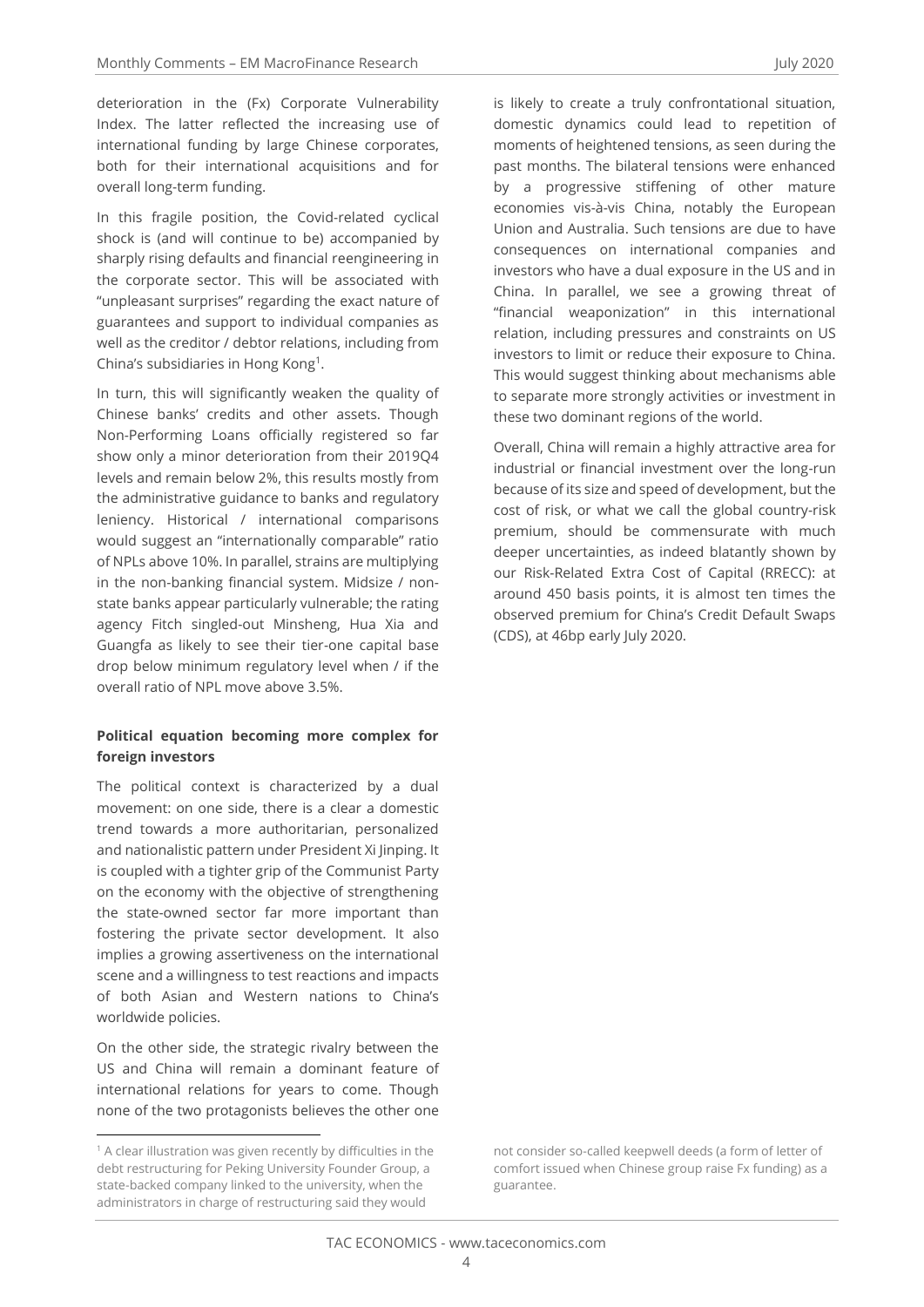## **China Barometer**







**Merchandise imports** volume, y/y growth, %





**Retail sales**

 $15$  $10$ 

 $\overline{5}$ 





**Trade Balance** mn\$



Source: TAC ECONOMICS, Datastream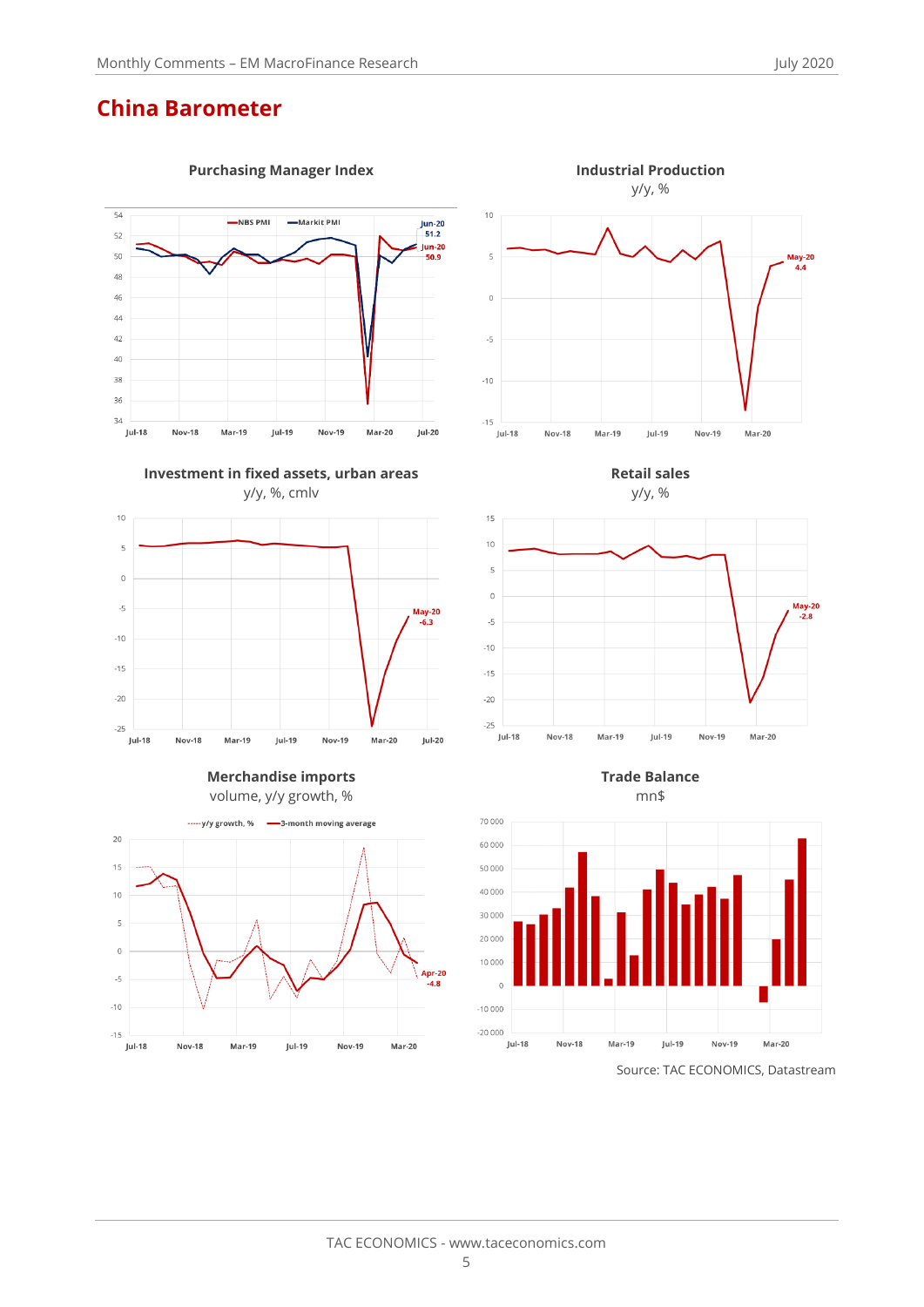

**Difference between CNY and CNH exchange rates Fx reserves**













**Shibor Aggregate Social Financing Growth**, y/y, %







TAC ECONOMICS - www.taceconomics.com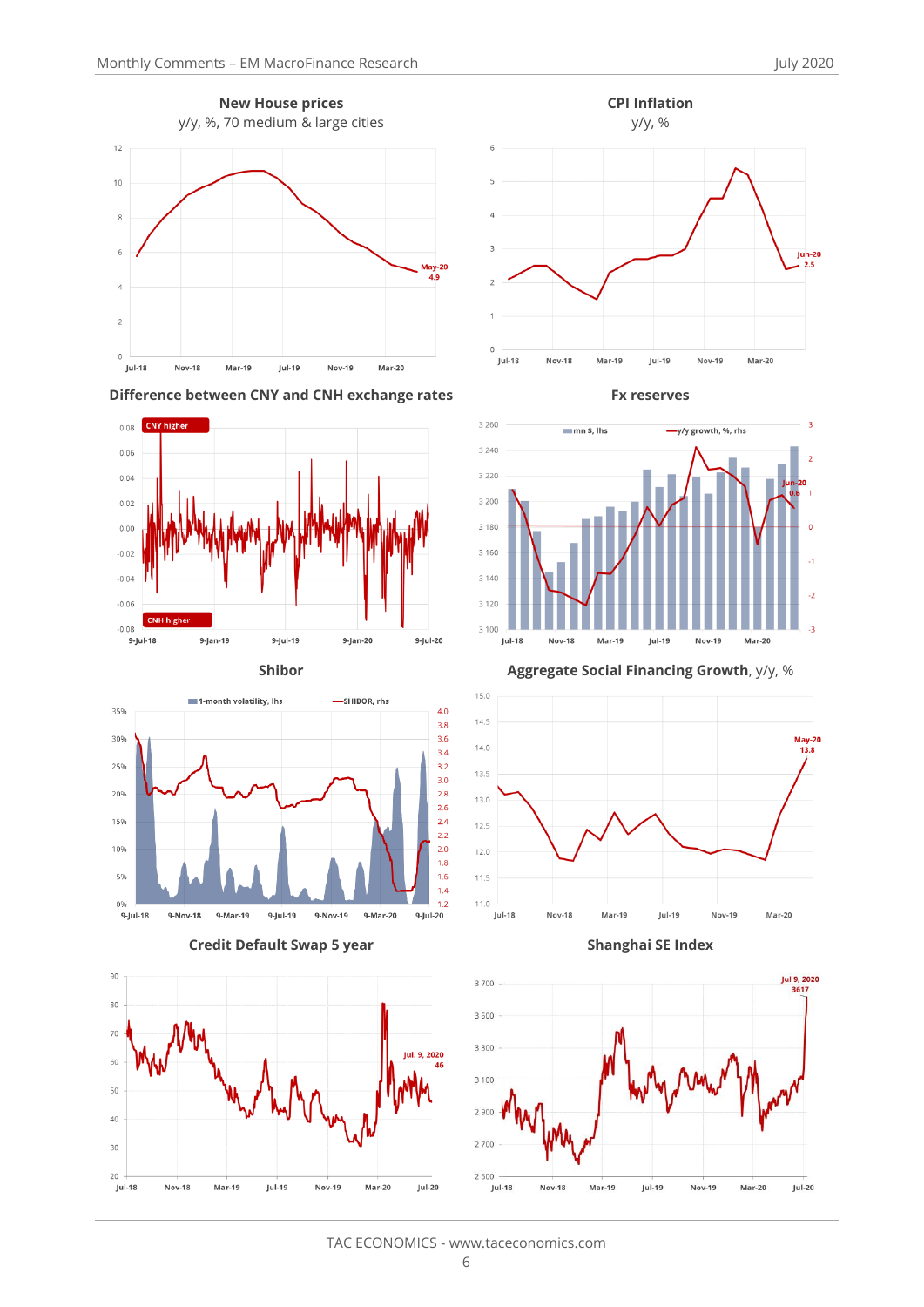



TAC ECONOMICS - www.taceconomics.com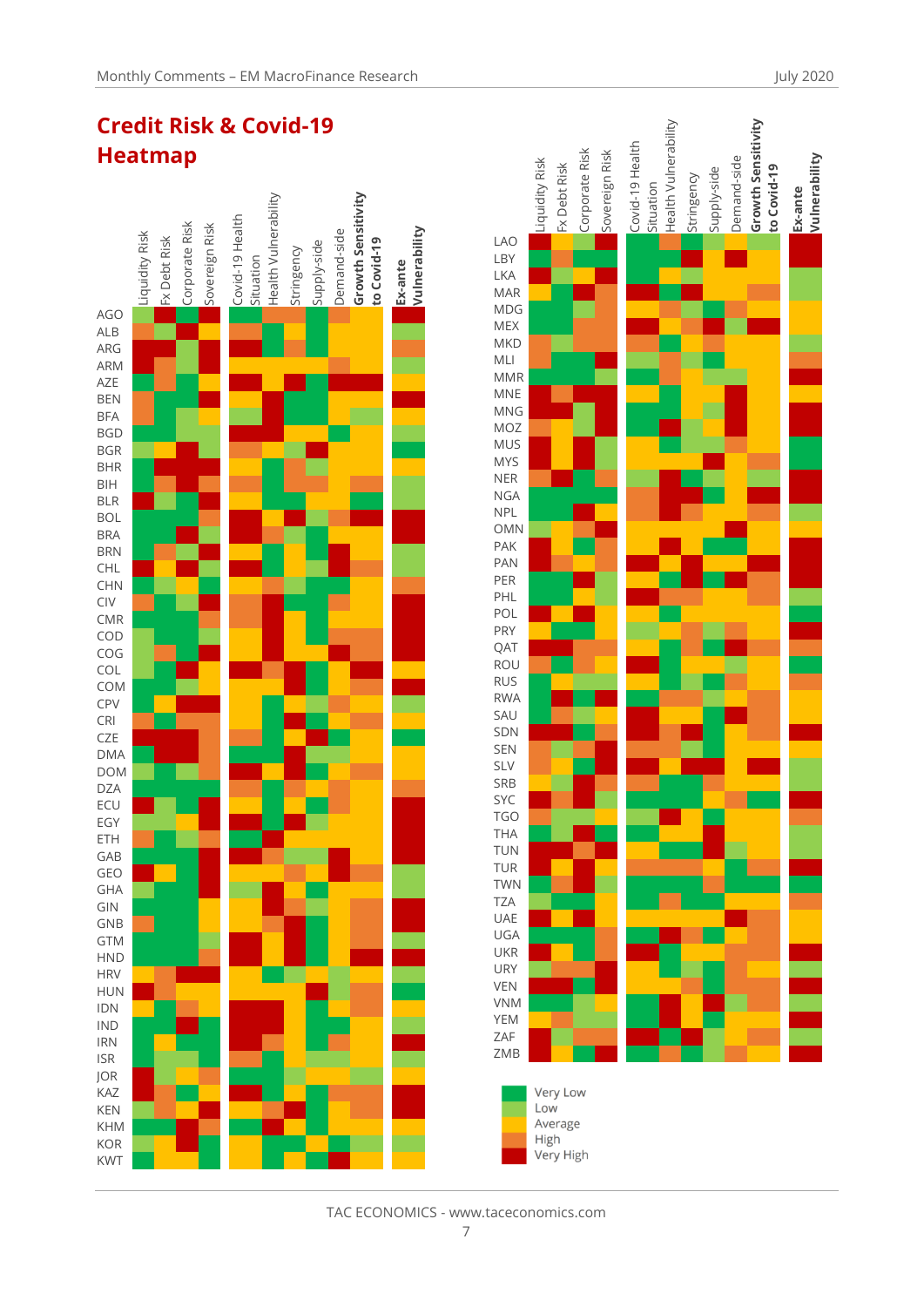| <b>ISO 3 Code</b> | <b>Country Name</b> | <b>ISO 3 Code</b> | <b>Country Name</b> | <b>ISO 3 Code</b> | <b>Country Name</b> |
|-------------------|---------------------|-------------------|---------------------|-------------------|---------------------|
| <b>AGO</b>        | Angola              | <b>GHA</b>        | Ghana               | <b>OMN</b>        | Oman                |
| <b>ALB</b>        | Albania             | GIN               | Guinea              | PAK               | Pakistan            |
| ARG               | Argentina           | GNB               | Guinea Bissau       | PAN               | Panama              |
| <b>ARM</b>        | Armenia             | <b>GTM</b>        | Guatemala           | PER               | Peru                |
| <b>AZE</b>        | Azerbaijan          | <b>HND</b>        | Honduras            | PHL               | Philippines         |
| <b>BEN</b>        | <b>Benin</b>        | <b>HRV</b>        | Croatia             | POL               | Poland              |
| <b>BFA</b>        | Burkina Faso        | <b>HUN</b>        | Hungary             | <b>PRY</b>        | Paraguay            |
| <b>BGD</b>        | Bangladesh          | <b>IDN</b>        | Indonesia           | QAT               | Qatar               |
| <b>BGR</b>        | <b>Bulgaria</b>     | <b>IND</b>        | India               | ROU               | Romania             |
| <b>BHR</b>        | <b>Bahrein</b>      | <b>IRN</b>        | Iran                | <b>RUS</b>        | Russia              |
| BIH               | Bosnia              | <b>ISR</b>        | Israel              | <b>RWA</b>        | Rwanda              |
| <b>BLR</b>        | <b>Belarus</b>      | <b>JOR</b>        | Jordan              | SAU               | Saudi Arabia        |
| <b>BOL</b>        | <b>Bolivia</b>      | KAZ               | Kazakhstan          | SDN               | Sudan               |
| <b>BRA</b>        | <b>Brazil</b>       | <b>KEN</b>        | Kenya               | <b>SEN</b>        | Senegal             |
| <b>BRN</b>        | <b>Brunei</b>       | <b>KHM</b>        | Cambodia            | <b>SLV</b>        | El Salvador         |
| <b>CHL</b>        | Chile               | <b>KOR</b>        | Korea               | SRB               | Serbia              |
| <b>CHN</b>        | China               | <b>KWT</b>        | Kuwait              | SYC               | Seychelles          |
| CIV               | Cote d'Ivoire       | <b>LAO</b>        | Laos                | <b>TGO</b>        | Togo                |
| <b>CMR</b>        | Cameroon            | LBY               | Libya               | <b>THA</b>        | Thailand            |
| COD               | DR Congo            | <b>LKA</b>        | Sri Lanka           | <b>TUN</b>        | Tunisia             |
| COG               | Rep. of Congo       | <b>MAR</b>        | Morocco             | TUR               | Turkey              |
| COL               | Colombia            | <b>MDG</b>        | Madagascar          | <b>TWN</b>        | Taiwan              |
| COM               | Comoros             | <b>MEX</b>        | Mexico              | TZA               | Tanzania            |
| CPV               | Cape Verde          | <b>MKD</b>        | N. Macedonia        | UAE               | <b>UAE</b>          |
| CRI               | Costa Rica          | MLI               | Mali                | UGA               | Uganda              |
| CZE               | Czech Rep.          | <b>MMR</b>        | Myanmar             | <b>UKR</b>        | Ukraine             |
| <b>DMA</b>        | Dominica            | <b>MNE</b>        | Montenegro          | <b>URY</b>        | Uruguay             |
| <b>DOM</b>        | Dominican Rep       | <b>MNG</b>        | Mongolia            | <b>VEN</b>        | Venezuela           |
| <b>DZA</b>        | Algeria             | <b>MOZ</b>        | Mozambique          | <b>VNM</b>        | Vietnam             |
| ECU               | Ecuador             | <b>MUS</b>        | Mauritius           | <b>YEM</b>        | Yemen               |
| EGY               | Egypt               | <b>MYS</b>        | Malaysia            | ZAF               | South Africa        |
| ETH               | Ethiopia            | <b>NER</b>        | Niger               | ZMB               | Zambia              |
| GAB               | Gabon               | <b>NGA</b>        | Nigeria             |                   |                     |
| GEO               | Georgia             | <b>NPL</b>        | Nepal               |                   |                     |

## **Appendix 1: List of 100 countries by ISO3 Code alphabetic order**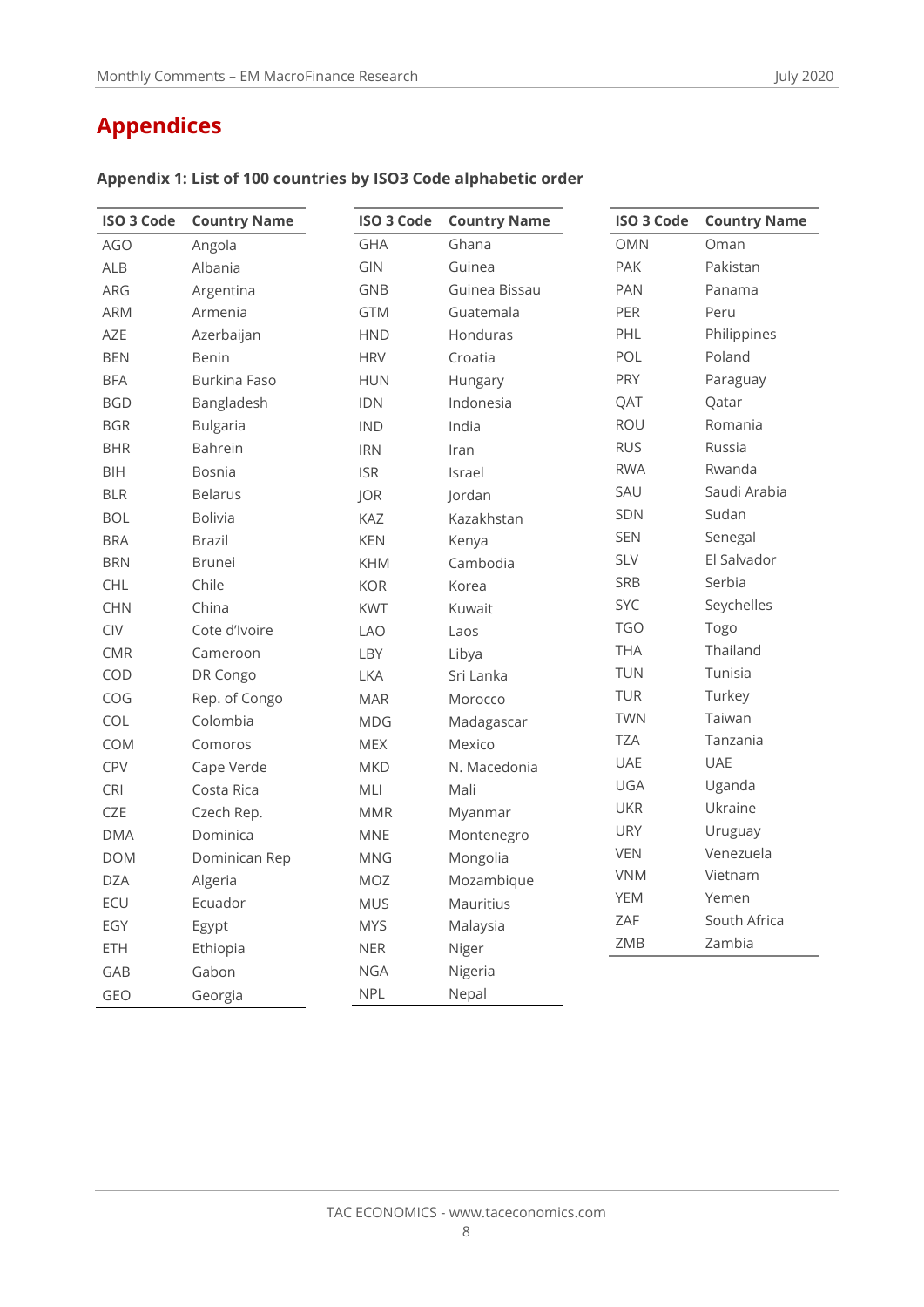## **Appendix 2: List of 100 countries monitored by region**

| Eastern & Central Europe, CIS (19) |                 |            |              |
|------------------------------------|-----------------|------------|--------------|
| <b>ALB</b>                         | Albania         | KA7        | Kazakhstan   |
| <b>ARM</b>                         | Armenia         | MNF        | Montenegro   |
| A7F                                | Azerbaijan      | <b>MKD</b> | N. Macedonia |
| <b>BLR</b>                         | <b>Belarus</b>  | POL        | Poland       |
| <b>BIH</b>                         | Bosnia          | <b>ROU</b> | Romania      |
| <b>BGR</b>                         | <b>Bulgaria</b> | <b>RUS</b> | Russia       |
| <b>HRV</b>                         | Croatia         | <b>SRB</b> | Serbia       |
| C <sub>7F</sub>                    | Czech Rep.      | <b>TUR</b> | Turkey       |
| GEO                                | Georgia         | UKR        | Ukraine      |
| <b>HUN</b>                         | Hungary         |            |              |

| Latin America (18) |                |            |             |
|--------------------|----------------|------------|-------------|
| ARG                | Argentina      | <b>SLV</b> | El Salvador |
| <b>BOL</b>         | <b>Bolivia</b> | <b>GTM</b> | Guatemala   |
| <b>BRA</b>         | Brazil         | <b>HND</b> | Honduras    |
| <b>CHL</b>         | Chile          | <b>MEX</b> | Mexico      |
| COL                | Colombia       | <b>PAN</b> | Panama      |
| <b>CRI</b>         | Costa Rica     | <b>PRY</b> | Paraguay    |
| <b>DMA</b>         | Dominica       | <b>PFR</b> | Peru        |
| <b>DOM</b>         | Dominican Rep  | <b>URY</b> | Uruguay     |
| <b>ECU</b>         | Ecuador        | VFN        | Venezuela   |

## **Asia (18)** BGD Bangladesh MNG Mongolia BRN Brunei MMR Myanmar KHM Cambodia NPL Nepal CHN China PAK Pakistan IND India PHL Philippines IDN Indonesia LKA Sri Lanka KOR Korea TWN Taiwan LAO Laos THA Thailand MYS Malaysia VNM Vietnam

| Middle East & North Africa (15) |         |            |              |
|---------------------------------|---------|------------|--------------|
| <b>DZA</b>                      | Algeria | <b>MAR</b> | Morocco      |
| <b>BHR</b>                      | Bahrein | OMN        | Oman         |
| EGY                             | Egypt   | <b>OAT</b> | Oatar        |
| <b>IRN</b>                      | Iran    | SAU        | Saudi Arabia |
| <b>ISR</b>                      | Israel  | TUN        | Tunisia      |
| <b>IOR</b>                      | Jordan  | UAE        | <b>UAE</b>   |
| <b>KWT</b>                      | Kuwait  | <b>YEM</b> | Yemen        |
| LBY                             | Libya   |            |              |

| Sub-Saharan Africa (30) |               |            |              |
|-------------------------|---------------|------------|--------------|
| AGO                     | Angola        | MDG        | Madagascar   |
| BEN                     | Benin         | MLI        | Mali         |
| BFA                     | Burkina Faso  | MUS        | Mauritius    |
| CMR                     | Cameroon      | MOZ        | Mozambique   |
| CPV                     | Cape Verde    | NER        | Niger        |
| COM                     | Comoros       | NGA        | Nigeria      |
| COG                     | Rep. of Congo | <b>RWA</b> | Rwanda       |
| COD                     | DR Congo      | <b>SEN</b> | Senegal      |
| <b>CIV</b>              | Cote d'Ivoire | <b>SYC</b> | Seychelles   |
| ETH                     | Ethiopia      | ZAF        | South Africa |
| GAB                     | Gabon         | <b>SDN</b> | Sudan        |
| GHA                     | Ghana         | TZA        | Tanzania     |
| GIN                     | Guinea        | TGO        | Togo         |
| GNB                     | Guinea Bissau | UGA        | Uganda       |
| KEN                     | Kenya         | ZMB        | Zambia       |

#### TAC ECONOMICS - www.taceconomics.com